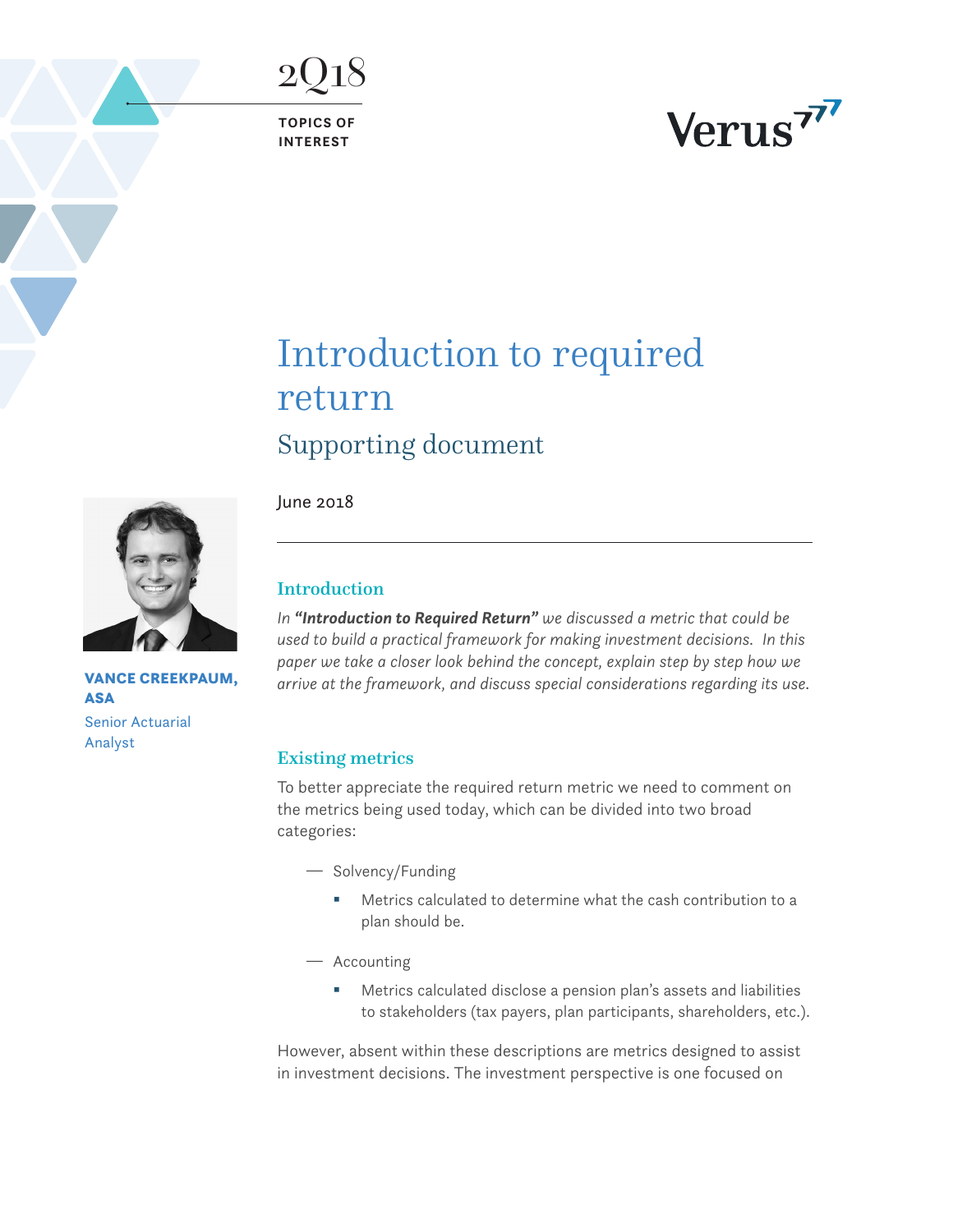cashflow, the likelihood of meeting target contribution levels, the sponsor's financial health, its risk tolerance or the long-term goals of a plan.

Barring regulatory or legal considerations, investing to maximize indications of plan health under an accounting or funding framework is not the financial goal of the pension sponsor. The pension sponsor's goal is to pay its beneficiaries and maximize the likelihood of meeting that goal. If this framework is done responsibly, improvements in plan health should occur as a consequence of prudent management but not as the primary objective of the plan. It is here that we find the necessity for an additional metric to assist in making decisions.

# Required return derivation

We begin by viewing the pension problem from a cash flow perspective, asking what tomorrow's asset value will be given all of today's cash outflows and inflows.

# FIGURE 1 - REQUIRED RETURN MOTIVATION

$$
As set_{tomorrow} = (As set_{today} + Contribution_{today} - Benefit Payment_{today} - Expense_{today})
$$
  
\*(Investment Return<sub>today</sub>)

*Figure 1* shows that tomorrow's asset value is equal to today's asset value, plus any contributions made, minus any benefit payments or expenses. We then attribute that cash flow with our investment performance.

Since the pension planning horizon is not based on days, but decades, we need to extend our analysis beyond a single period and look at multiple time periods. To assist in this, we express our framework mathematically, both for concision and transparency. Below we show an example calculation under a two-year projection.

#### FIGURE 2 - FUTURE ASSET CALCULATION: 2 YEAR OUTLOOK

Year 1 Asset Value:  $A_1 = (A_0 + C_0 - B_0 - E_0)(1 + z_0)$ Year 2 Asset Value:  $A_2 = (A_1 + C_1 - B_1 - E_1)(1 + z_1)$ 

> where:  $A_0 = Initial$  asset value  $A_a =$  Asset value, time a  $B_a = \textit{Benefit}$  pament, time a  $C_a =$  Contribution, time a  $E_a =$  Admin and misc. expenses, time a  $z_a = Investment\, performance, time\, a$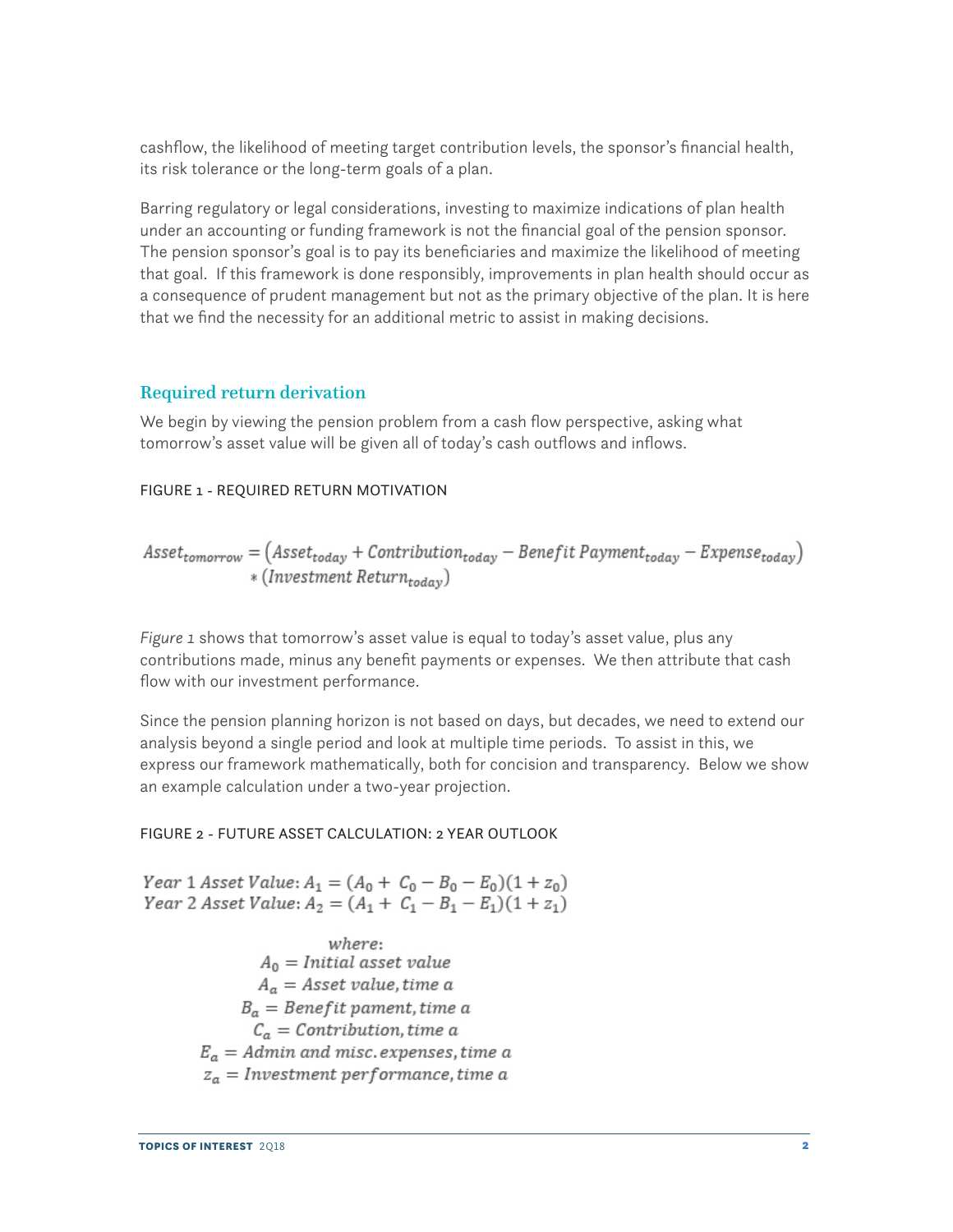By performing a little algebra and observing the pattern that ensues, we can generalize this calculation for any projection period, represented by the variable *n*, and arrive at the resulting equation.

FIGURE 3 - FUTURE ASSET EQUATION: N YEAR OUTLOOK

$$
A_n = A_0 \prod_{a=0}^{n-1} (1 + z_a) + \sum_{a=0}^{n-1} \left( (C_a - B_a - E_a) \prod_{t=a}^{n-1} (1 + z_t) \right)
$$

where: 
$$
A_a \geq 0
$$
;  $\forall a \in \{1, ..., n\}$ 

Figure 3 expresses the value of A<sub>n</sub>, the value of the pension asset at time *n* in the future; it is calculated as the interest accrued on the initial asset A $_{\circ}$  and the interest accrued on any remaining cashflow. Our final restriction is that the value of the asset can never be less than zero, as that would represent an inability to meet an obligation in a given year. It is important to note that we have an idea of what we want our final asset value to be, A<sub>n</sub>, as that represents our financial objective. These objectives are flexible, ranging from full funding under a given discount rate, or simply some improvement in its current financial state.

In addition, using this equation requires a projection on an uncertain future, assuming values for variables that we do not know with certainty. For instance, we may not know what tomorrow's contribution will be, as for a public plan that is dependent on political, legal, and financial considerations. But in contrast, we do have good approximations of what tomorrow's benefit payments, expenses, and what we'd like A<sub>n</sub> to be<del>'</del>.

Each pension is unique, but the distinction between the variables we know (benefit payments, expenses, current asset value, the target asset value) and the variables we do not know (investment return and contributions) form the basis of how we think about addressing a pension's challenges. Based on this understanding we transform *Figure 3* from an interesting abstraction into a useful tool, an example of which is seen in *Figure 4* below.

#### FIGURE 4 - REQUIRED RETURN CUSTOMIZED EQUATION: N YEAR OUTLOOK

$$
A_n=A_0(1+z)^n+\sum_{a=0}^{n-1}\big(\,C(1+x)^a-B_a-E_a\,\big)\,(1+z)^{n-a}
$$

*Figure 4* is nearly identical to *Figure 3*, except that we do not presume to know what tomorrow's contributions or investment return will be. This is the default state when evaluating a pension, but additional considerations may require us to make changes<sup>2</sup>. In addition, we add one more variable, *x*, which represents a growth rate assumption we place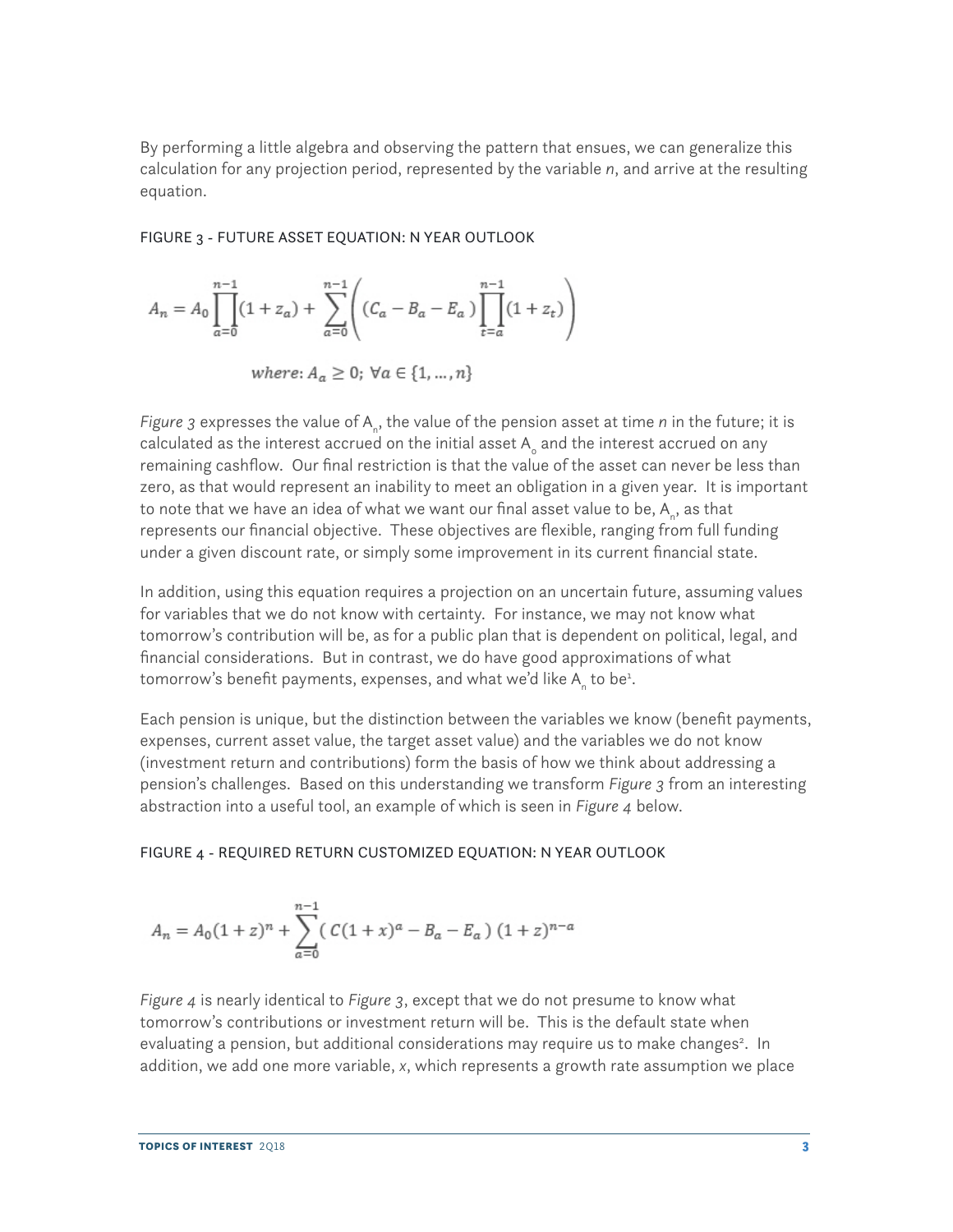on the contribution amount; in practice, it behaves as a conservative inflation assumption.

The result of *Figure 4* is that we can now insert values via our projections and extract useful relationships such as:

- Evaluate the costs (by comparing a contribution amount with some investment target) necessary in attaining a financial objective. Change either variable and observe the resulting relationship.
- $\overline{\phantom{a}}$  Once this relationship is calculated, we can then evaluate the risks associated with attempting to meet a contribution commitment and attaining an investment return target.
- $-$  If we know what our future contributions will be via a funding policy or some promised commitment (C<sub>a</sub> from *Figure* 3 is known), then we can solve for z – the required return.
- $-$  We can evaluate the cost a plan will incur by experiencing differences in return timing (evaluating the impact on contributions by changing z<sub>a</sub> in *Figure* 3).
- $\rightarrow$  We can look at the relationship between cash outflow (benefit payments and expenses) and cash inflow (contributions and investment income) which will have liquidity considerations for the plan and may require an adjustment to the investment strategy.

The equation in *Figure 3* behaves as the starting point for deriving these and many other relationships from the plan based on its unique characteristics. While it is general enough to incorporate all pension types, we will consider the single employer private pension as an example.

# Special considerations: single employer private pensions

Single employer private pensions provide unique challenges due the regulatory framework that governs them. Below are a few considerations that will require adjustments to *Figure 3.*

- The federally mandated discount rate, a variable that impacts the Minimum Required Contribution (MRC), is relatively stable but will require a projection. These MRC values will impact our variable  $C_{\mathsf{a}}^{\vphantom{\dagger}}$ .
- <sup>1</sup> Depending on the financial health of the plan, Pension Benefit Guaranty Corporation (PBGC) premiums may have a non-trivial impact on cash outflow, which will require extra attention to the projection of our expenses variable (E<sub>a</sub>). The more poorly funded the plan is, the more important this consideration becomes.
- <sup>2</sup> Because discount rates are lower than its public counterpart, investment strategy may be significantly less risky, meaning that the focus of the analysis may shift away from investment concerns and toward contribution concerns (hold  $\textsf{z}_\textsf{a}$  nearly constant, focus on cost impacts resulting from changes to  $C_{a}$ ).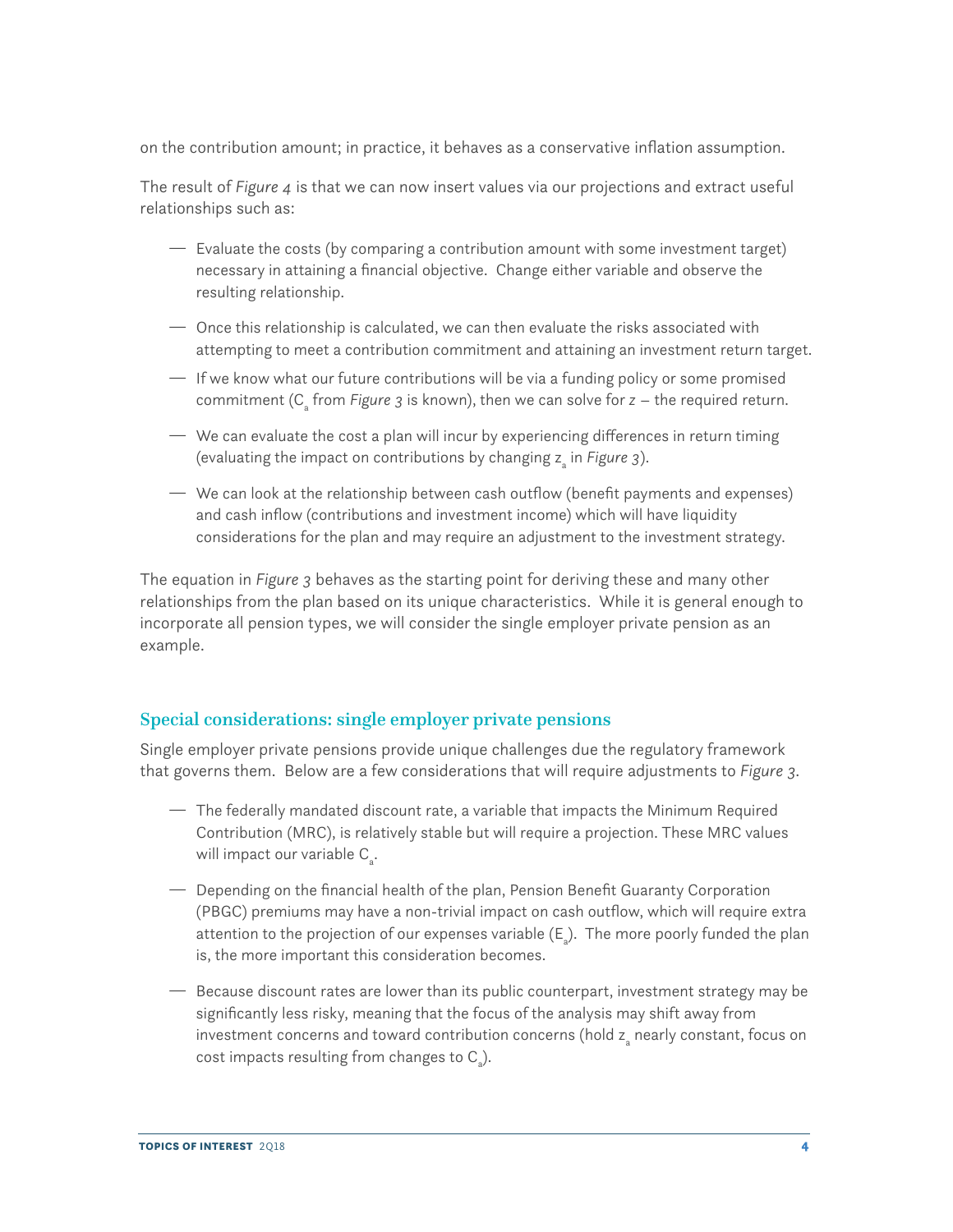The evaluation of every pension plan must be treated on a case by case basis depending on the accuracy and confidence we have in the underlying projection; private pensions are no exception.

### **Conclusion**

The goals of this framework and countless others $3,4,5$  are identical  $-$  to build a metric that aids investment decision-making, to inform plan sponsors and stakeholders about the costs associated with those decisions, and to do so in a way that is intuitive and easy to understand.

The required return focuses on cash flow, treating the pension like a bank account that expenses withdraw from and contributions and investment returns make deposits to. We focus our analysis on the metrics that matter most by leveraging sources of strength (projections of benefit payments and expenses) and addressing sources of weakness (tomorrow's investment performance). In a holistic manner we can incorporate investment policy, contribution commitments, and financial obligations in a unified framework; this is the required return.

# Notes & Disclosures

- *1. For open plans, its sensitivity to inaccurate assumptions will vary depending on its own unique characteristics. Plans with COLAs can be sensitive to these differences, partially handled by using conservative assumptions.*
- *2. For example, if the plan issued a Pension Obligation Bond (POB).*
- *3. "Funding Ratio Peaks and Stalls," Leibowitz, Kogelman, Bova, 2017 CFA Institute Financial Analysts Journal.*
- *4. "Rethinking Asset/Liability Management," Bridgewater Strategic Report, 2017.*
- *5. "A New Metric for Managing Pension Plans," Bazdarich, 2013 Western Asset.*

*Past performance is no guarantee of future results. This report or presentation is provided for informational purposes only and is directed to institutional clients and eligible institutional counterparties only and should not be relied upon by retail investors. Nothing herein constitutes investment, legal, accounting or tax advice, or a recommendation to buy, sell or hold a security or pursue a particular investment vehicle or any trading strategy. The opinions and information expressed are current as of the date provided or cited only and are subject to change without notice. This information is obtained from sources deemed reliable, but there is no representation or warranty as to its accuracy, completeness or reliability. This report or presentation cannot be used by the recipient for advertising or sales promotion purposes.* 

*The material may include estimates, outlooks, projections and other "forward-looking statements." Such statements can be identified by the use of terminology such as "believes," "expects," "may," "will," "should," "anticipates," or the negative of any of the foregoing or*